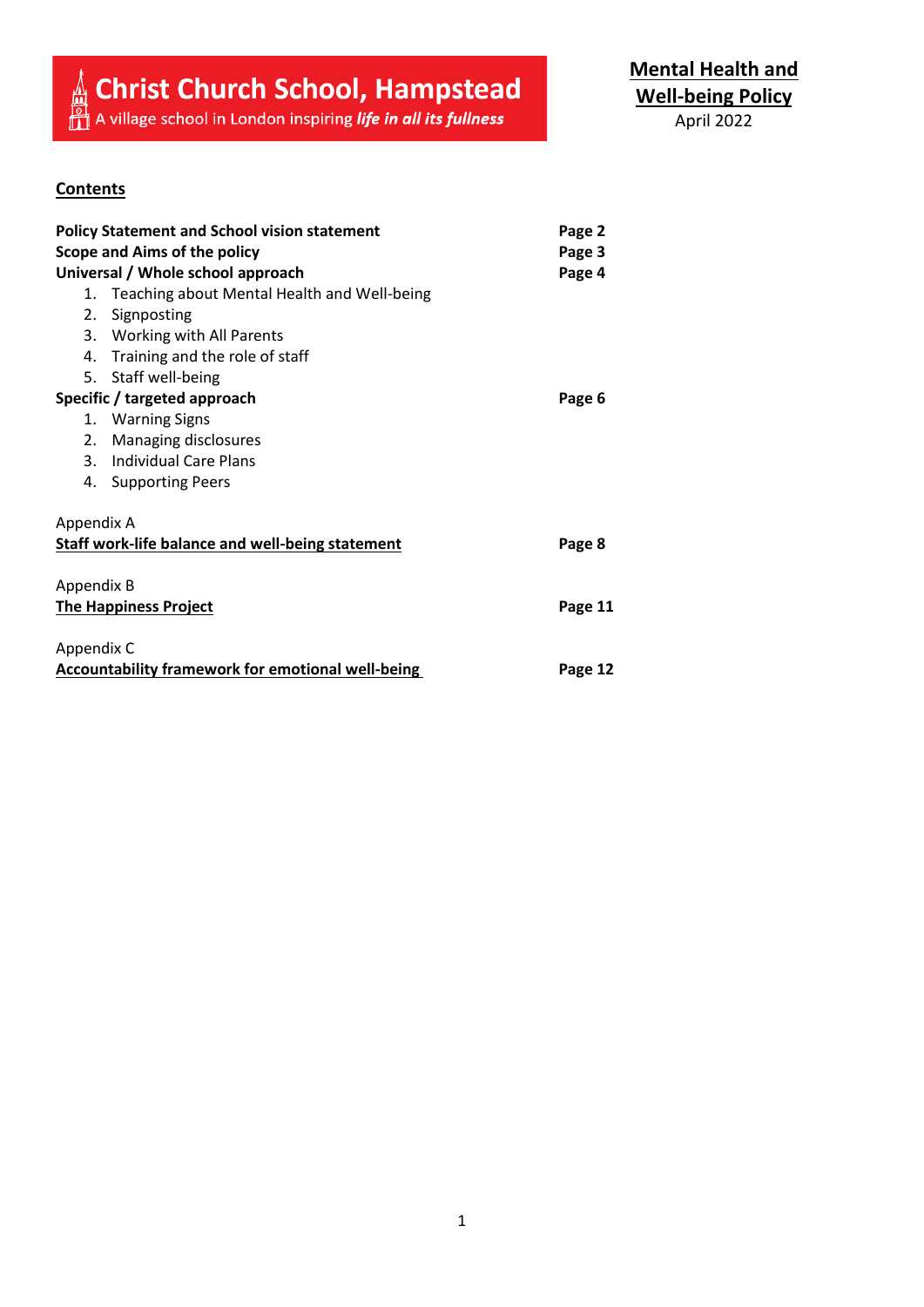## **Policy Statement**

Mental health is a state of well-being in which every individual realises his or her own potential, can cope with the normal stresses of life, can work productively and fruitfully, and is able to make a contribution to her or his community. (World Health Organization)

In our school our Christian vision shapes all we do:



# **Christ Church School, Hampstead**

A village school in London inspiring *life in all its fullness*

*Jesus, The Good Shepherd, promises 'life in all its fullness'. (JOHN 10:10)*

At Christ Church we believe every child and adult in our school should be able both to experience life in all its fullness now and to aspire to life in all its fullness in the future.

We all seek to inspire life in all its fullness for all in the school through:

- ensuring a **safe, welcoming and inclusive environment** for children and adults, where everyone is valued and has the opportunity to contribute and flourish;
- the pursuit of **academic excellence** in all areas, with a determined desire for each child to make the best possible progress as a result of high aspirations, hard work and the development of a personal love for learning alongside the highest-quality teaching and support;
- offering the widest possible **breadth of curriculum** both within school and through extra-curricular activities, enriched by the vast range of opportunities locally and across London;
- **creativity and positivity** in all we do, mixing innovation with tradition;
- planned and spontaneous opportunities for **spiritual development** through reflection, discussion and harnessing curiosity, as well as the provision, at the heart of our school life, of daily opportunities for prayer and worship;
- the development and modelling of **strong, positive and loving relationships**, with peers, amongst the school community and in the wider community;
- the promotion of **respect and compassion for ourselves and for all others,** by cultivating positive emotional and physical well-being, by celebrating the diversity within and outside our school and by encouraging all of us to be empowered global citizens, guided at all times by the example of Christ's compassion alongside the UN Convention on the Rights of the Child;
- engendering a **sense of community and responsibility** for others and for our local and global environment and enjoying working together towards our common goals and expecting and valuing contributions from all.

All our work in school is brought to life through our Christian values of **compassions, creativity, courage, simplicity**  and **community.**

In line with our vision statement this policy explains how the school promotes, for all children and adults, compassion for ourselves by cultivating positive emotional well-being. Without this compassion for ourselves and positive emotional well-being, children and adults will not be able to experience the *life in all its fullness* that we aspire to for all in our school.

## **Scope**

ふきょうきょう ファブラファブ

 $\tilde{\mathcal{L}}$ 

This document describes the school's approach to promoting positive mental health and well-being. This policy is intended as guidance for all adults teaching, leading and working in the school including non-teaching staff and governors.

This policy has been created using the Camden Model Mental Health and Well-being Policy (2022 version) and the Church of England Mental Health and Well-being Advice for Schools (2018). It has also been reviewed by the 'Change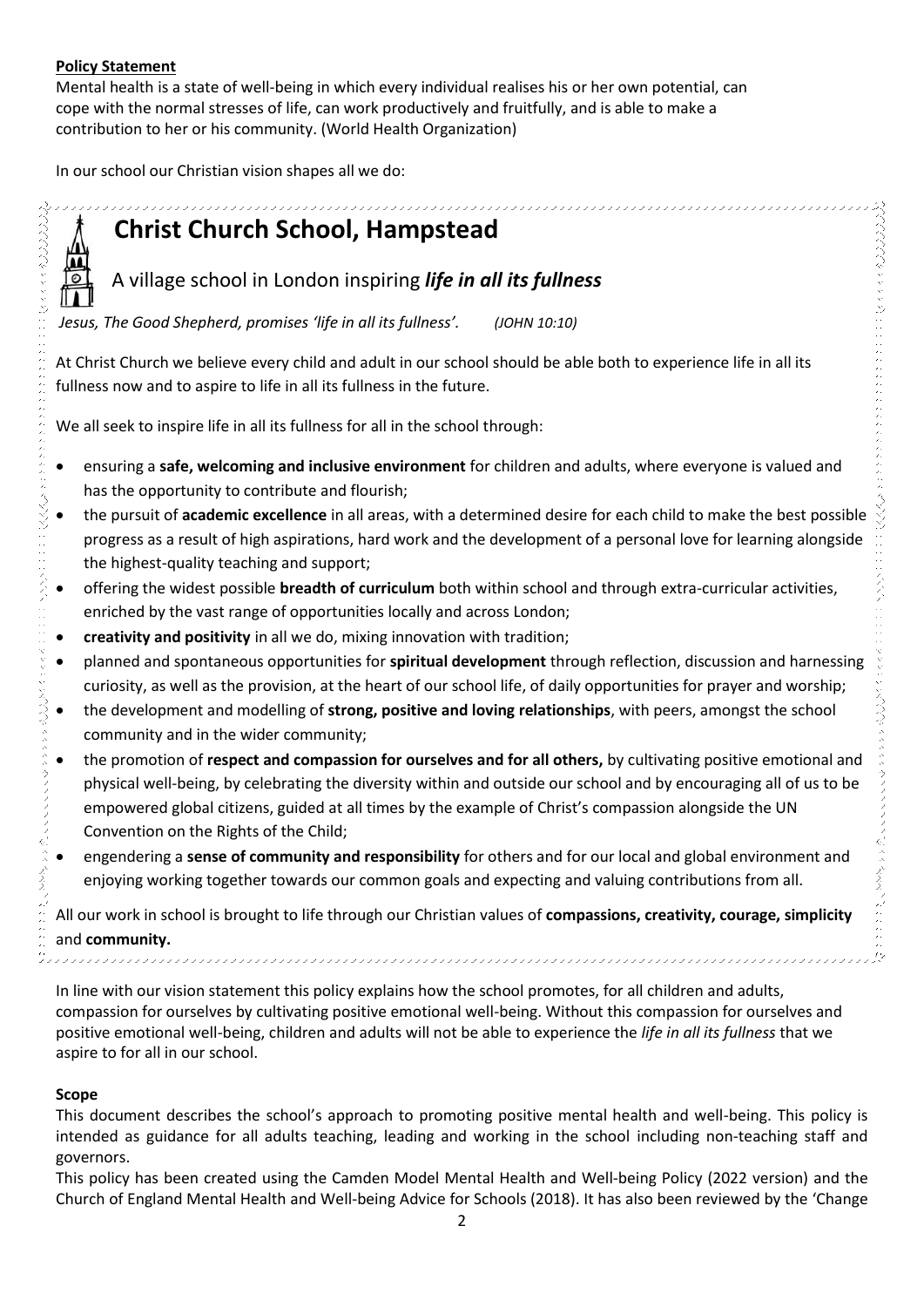Team' a group of adults representing SLT, teachers, TAs, Governors, parents and a Health and Well-being Consultant working for Camden Learning. This policy should be read in conjunction with our Medical Conditions Policy in cases where a pupil's mental health and well-being overlaps with or is linked to a medical issue and the SEND policy where a pupil has an identified special educational need. This Policy should also be read alongside our Work / Life Balance statement (Appendix A), Safeguarding Policy, staff handbook and code of conduct and positive behaviour and antibullying policies.

The COVID-19 pandemic of 2020 and 2021 has had and continues to have an impact on many children and young people's mental health, as well as on their families and on staff members. Some will have experienced anxiety, stress, loss and bereavement and trauma that continue to have a lasting impact on their mental health and wellbeing.

#### **The policy aims to:**

- promote positive mental health and well-being in all staff and pupils
- increase understanding and awareness of common mental health difficulties and reduce the stigma sometimes associated with mental health
- alert staff and parents to early warning signs of poor mental health and well-being
- provide support to staff working with young people with mental health and well-being issues
- provide support to pupils suffering mental ill health and their peers and parents/carers
- describe the provision (both universal and targeted) that we have in place to support mental health and well-being

We pursue these aims using both universal, whole-school approaches and specialised, targeted approaches aimed at vulnerable pupils.

In addition to promoting positive mental health and well-being, we aim to recognise and respond to need as it arises. By developing and implementing practical, relevant and effective mental health and well-being policies and procedures we can promote a safe and stable environment for pupils affected both directly, and indirectly by mental health and well-being issues.

#### **Responsibilities**

Whilst all staff have a responsibility to promote the positive mental health of pupils. Staff with a specific, relevant remit include the Headteacher/Designated Safeguarding Lead, Mental Health Lead, SENDCo and PSHE Lead.

Any member of staff who is concerned about the mental health or well-being of a pupil should speak to the Headteacher in the first instance. If there is a fear that the pupil is in danger of immediate harm, then the normal child protection procedures should be followed with an immediate referral to the Designated Safeguarding Lead. If the pupil presents a medical emergency then the normal procedures for medical emergencies should be followed, including alerting the first aid staff and contacting the emergency services if necessary.

Where a referral to Children and Adolescent Mental Health Service (CAMHS) is appropriate, this will be led and managed by SENDCo or Headteacher. Please see the SEND policy for more information.

#### **Monitoring and Evaluating**

The implementation of this policy will be monitored through a number of activities:

- SLT will regularly review training needs of the staff.
- Relevant topics will be brought to school council so that children's voice can be heard.
- Teachers will use circle time to investigate children's worries or concerns and ensure these are addressed appropriately.
- The school will draw on outside resources including Camden consultants and experts, Mental Health Hub, iMHARs, Educational Psychologists to review its practice.
- Discussion with Governors on Behaviour and Safety and Teaching, Learning and Standards committees

This policy will be reviewed at least every three years to ensure it is an accurate reflection of current best practice.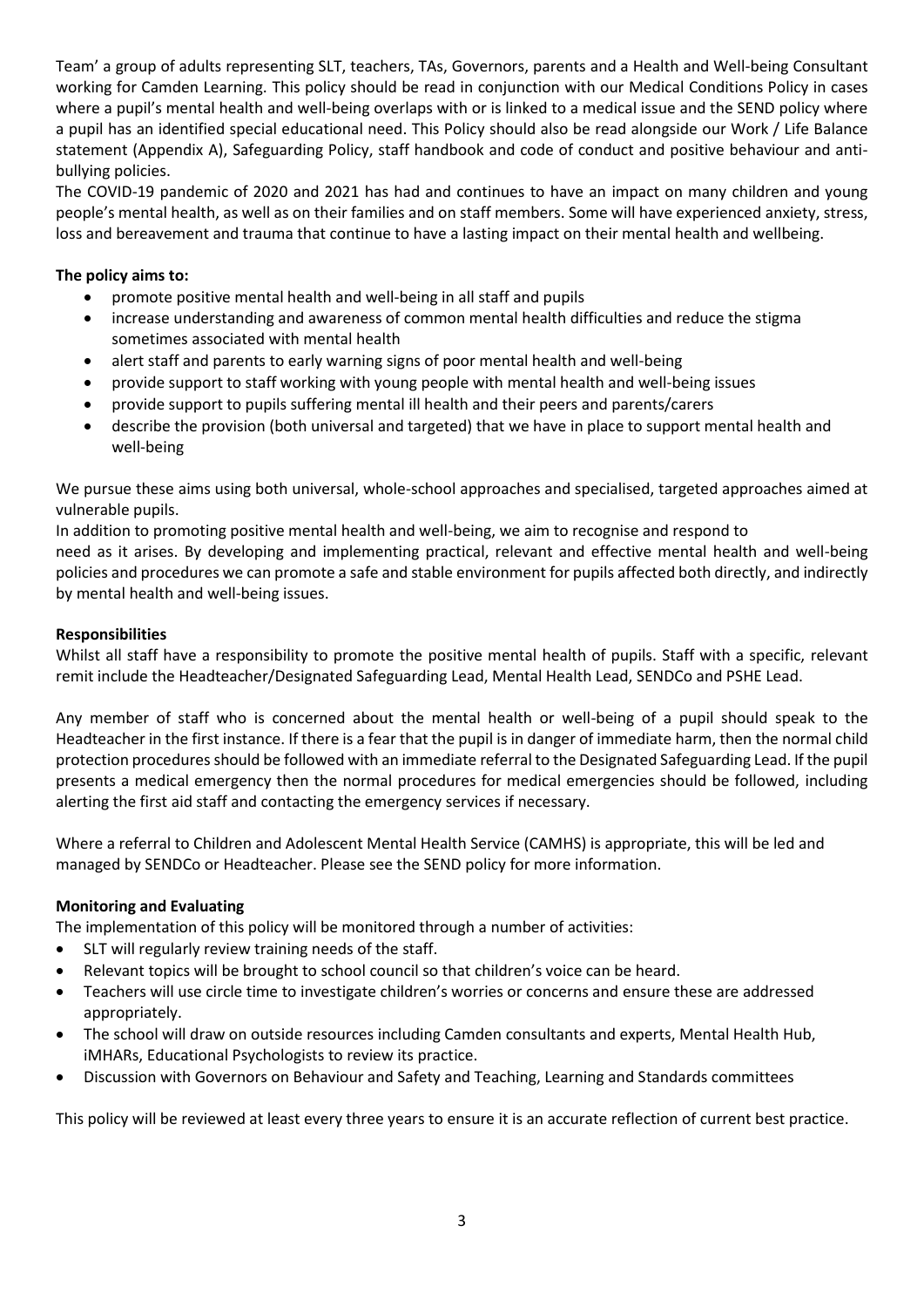#### **Our provision: Universal / whole school approach**

The following section is about how we want to prepare children for coping with everyday stresses of life now and equip them for the future, so that they know what they can do to support their mental health and well-being. The emphasis is on prevention of mental health issues escalating. The COVID-19 pandemic has highlighted the scale of mental health difficulties and our aim is to reduce the stigma surrounding mental health to ensure that everyone feels able to ask for help if they need to be able to talk about their feelings and manage their emotions.

This section also includes information about the information and support available to all families and to all staff members.

## **1. Teaching and Talking about Mental Health and Well-being**

The skills, knowledge and understanding needed by our pupils to keep themselves and others physically and mentally healthy and safe are included as part of our developmental PSHE curriculum.

The specific content of lessons will be determined by the specific needs of each cohort but there will always be an emphasis on enabling pupils to develop the skills, knowledge, understanding, language and confidence to seek help, as needed, for themselves or others.

The 'Happiness Project' has been developed by the school to teach about ten themes which support proactive strategies for positive mental health and well-being. The project has been run in full in 2016, 2018 and 2021 and in part in the intervening years and aims to explicitly teach children and adults about positive mental health and equip them with tools to support their well-being (See Appendix B).

Alongside direct teaching, other initiatives such as 'buddy bench', the use of worry boxes in classrooms, the practice of mindfulness, breathing techniques and displays will also support children's ability to help themselves through times of low mood or difficult situations and help them to build resilience.

#### **2. Signposting**

We will ensure that staff, pupils and parents are aware of sources of support within school and in the local community. We will promote leaflets created by the Anna Freud Centre for Children and Families: <https://www.annafreud.org/media/7198/supporting-mental-health-and-wellbeing-in-schools.pdf> <https://www.annafreud.org/media/7228/tmh-parent-leaflet-final-all-approved-laid-out-for-web.pdf> <https://www.annafreud.org/media/7653/3rdanna-freud-booklet-staff-wellbeing-web-pdf-21-june.pdf>

We will display relevant sources of support in communal areas and will regularly highlight sources of support to pupils within relevant parts of the curriculum. Whenever we highlight sources of support, we will increase the chance of pupil help-seeking by ensuring pupils understand:

- What help is available
- Who it is aimed at
- How to access it
- Why to access it
- What is likely to happen next

## **3. Working with All Parents**

Parents are often very welcoming of support and information from the school about supporting their children's emotional and mental health. In order to support parents, we will:

- Highlight sources of information and support about common mental health difficulties on our school website including a page of 'wellbeing tips' which is added to weekly. [https://christchurchschool.co.uk/wellbeing](https://christchurchschool.co.uk/wellbeing-tips/)[tips/](https://christchurchschool.co.uk/wellbeing-tips/) and a range of parent workshops linked to mental health and well being topics
- Ensure that all parents are aware of who to talk to, and how to go about this, if they have concerns about their own child or a friend of their child
- Make our mental health policy easily accessible to parents
- Share ideas about how parents can support positive mental health in their children through our regular information sessions
- Keep parents informed about the mental health topics their children are learning about in PSHE and share ideas for extending and exploring this learning at home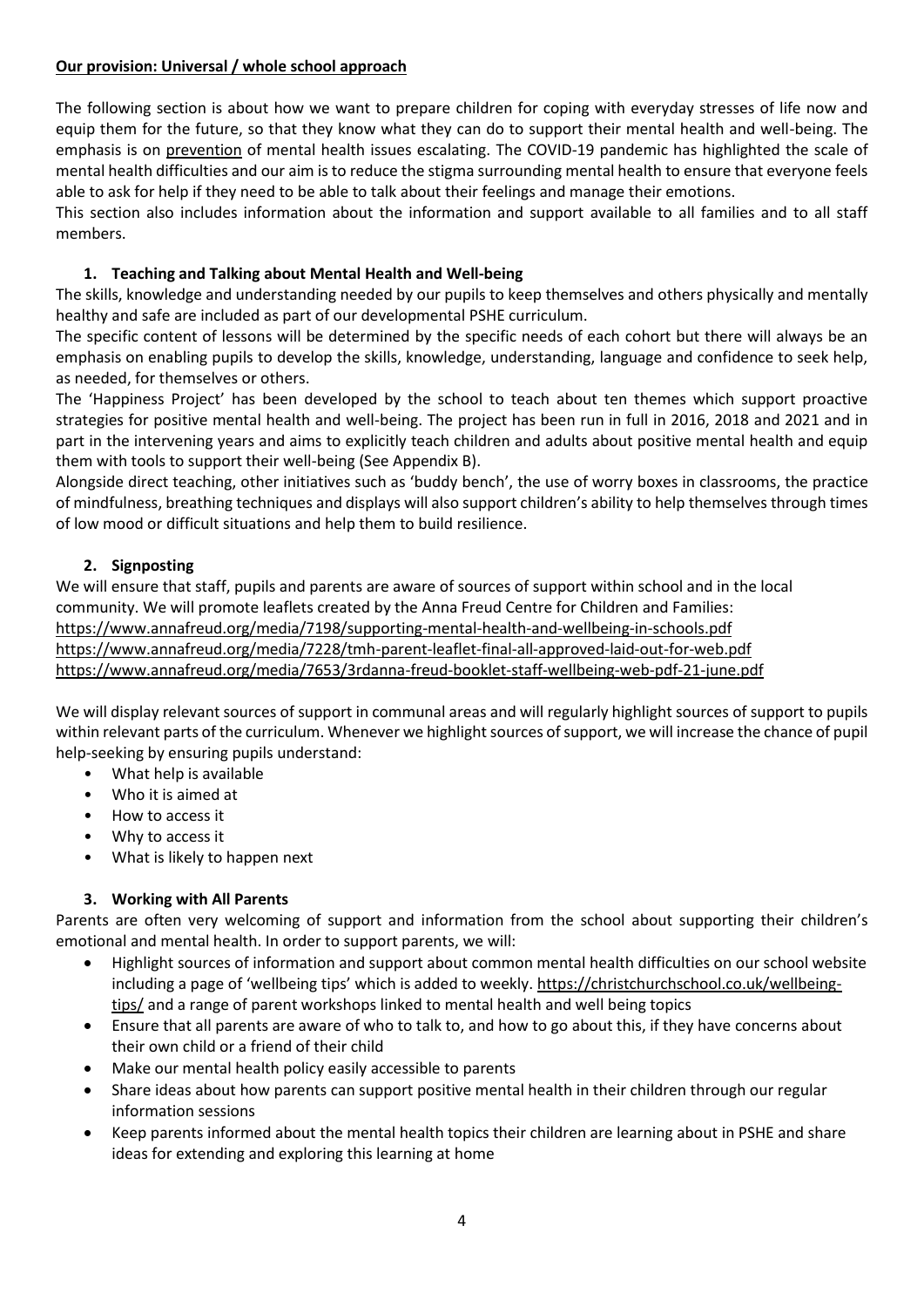#### **4. Training and the role of staff**

As a minimum, all staff will receive regular training about recognising and responding to mental health issues as part of their regular child protection training in order to enable them to keep pupils safe. Training opportunities for staff who require more in-depth knowledge will be considered as part of our appraisal process and additional CPD will be supported throughout the year where it becomes appropriate due to developing situations with one or more pupils. Where the need to do so becomes evident, we will host or arrange additional training sessions for all staff to promote learning or understanding about specific issues related to mental health. Examples of training include Mental Health First Aid Training for all staff and using Educational Psychologists or Camden Consultants to deliver training tailored to the needs of the school.

An accountability framework has been created which shows how staff and other stakeholders share responsibility for well-being in the school. (See Appendix C). Our Mental Health Lead will be taking part in the national senior mental health lead training.

#### **5. Staff well-being**

The school recognises the importance of positive mental health and well-being for staff and each term has a staff wellbeing week with organised activities and a mindful approach to workload. The school has a work / life balance statement which aims to promote this balance (Appendix A).

The self-evaluation document, which forms part of the staff appraisal, includes a question so that staff can highlight any suggestions for improving the workplace with mental health in mind. Leaflets created by the Anna Freud Centre for Children and Families are displayed in the staffroom which include helpful websites indicating where to go to for further advice and support. A clear induction programme is in place to welcome new staff. Any personal issues of wellbeing are addressed in a sympathetic manner and with the support of the Governing Body. The school aims to be a flexible and supportive as possible, whilst always prioritising the children's well-being and learning. Where staff need additional support, they have access to both the Employee Assistance Programme and a confidential counselling, coaching and therapy service funded by the school and provided by the Brandon Centre. Information about how to access this service is displayed in the staff room.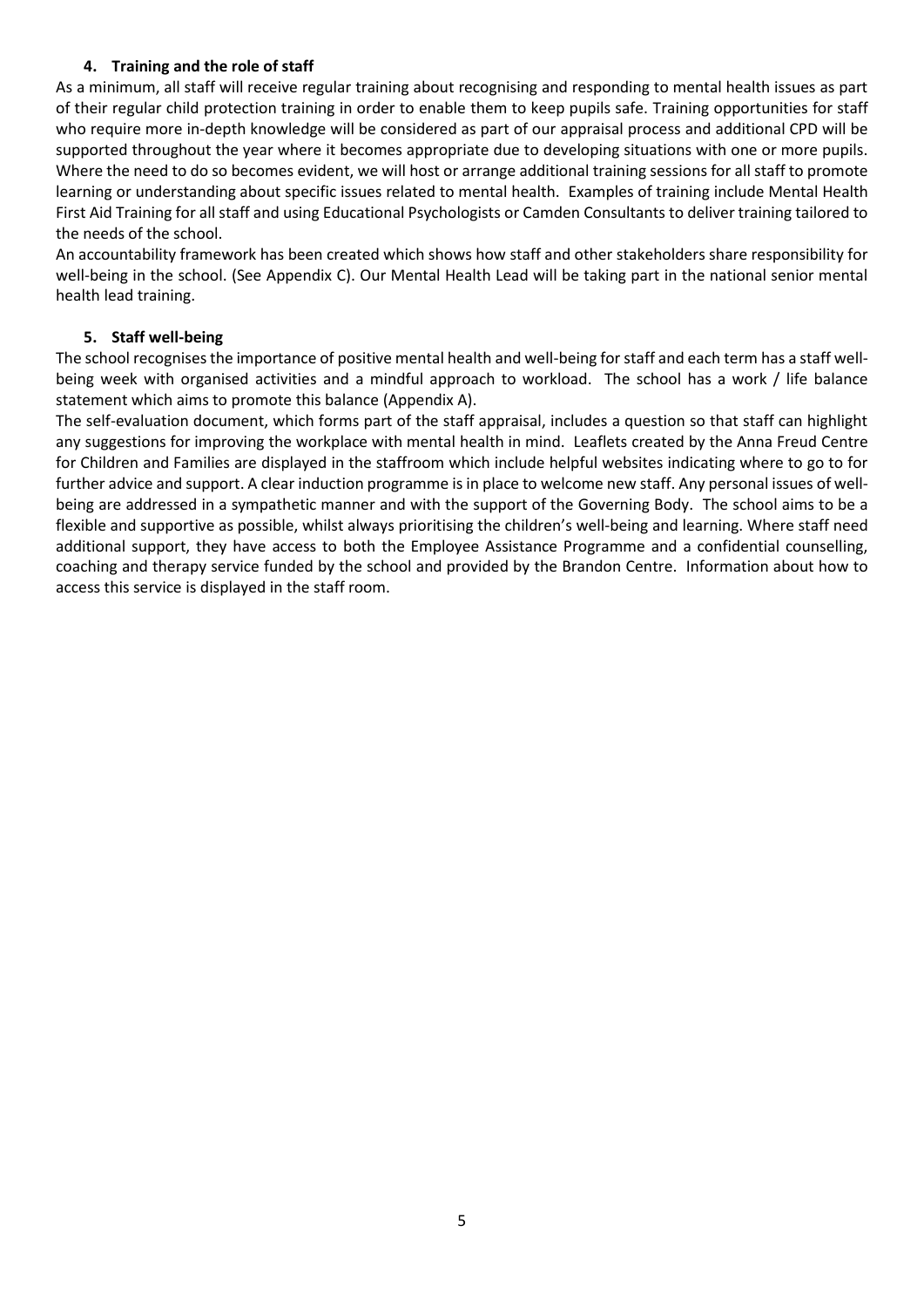#### **Our provision: Specific / targeted approach**

Some children will need extra support for dealing with mental health difficulties. The following section reflects on how the school can support early diagnosis of need and then support the child and family.

#### **1. Warning Signs**

School staff may become aware of warning signs which indicate a pupil is experiencing mental health or emotional well-being issues. These warning signs should always be taken seriously and staff observing any of these warning signs should communicate their concerns with the Headteacher.

Possible warning signs include:

- Physical signs of harm that are repeated or appear non-accidental
- Changes in eating / sleeping habits
- Increased isolation from friends or family, becoming socially withdrawn
- Changes in activity and mood
- Lowering of academic achievement
- Talking or joking about self-harm or suicide
- Abusing drugs or alcohol
- Expressing feelings of failure, uselessness or loss of hope
- Changes in clothing e.g. long sleeves in warm weather
- Secretive behaviour
- Missing PE or getting changed secretively
- Lateness to or absence from school
- Repeated physical pain or nausea with no evident cause
- An increase in lateness or absenteeism

#### **2. Managing disclosures**

If a pupil chooses to disclose a concern about themselves or a friend to a member of staff, the school's safeguarding procedures should be followed in accordance with our Safeguarding policy. The member of staff should respond in a calm, supportive manner and report to the Designated Safeguarding Lead as soon as possible. Working with parents, and the issue of confidentiality, will depend upon the nature of the disclosure. Where at all possible the child and parents will be involved in deciding the best path forward to support the child's well-being and mental health. This could include a referral to an external service such as CAMHS (Child and Adolescent Mental Health Services) or to another appropriate source of support.

#### **3. Individual Care Plans**

An individual care plan will be created for any pupil causing concern or who receives a diagnosis pertaining to their mental health. This is drawn up with involvement from the pupil, the parents and relevant health professionals. This can include:

- Details of a pupil's condition
- Special requirements and precautions
- Medication and any side effects
- What to do, and who to contact in an emergency
- The role the school can play
- Specific support strategies e.g. adult support in the playground

#### **4. Supporting Peers**

When a pupil is suffering from mental health challenges, it can be a difficult time for their friends. Friends often want to support but do not know how. In the case of self-harm or eating disorders, it is possible that friends may learn unhealthy coping mechanisms from each other. In order to keep peers safe, we will consider on a case by case basis which friends may need additional support or information.

Support will be provided either in one to one or group settings and will be guided by conversations by the pupil who is involved and their parents with whom we will discuss:

- What it is helpful for friends to know and what they should not be told
- How friends can best support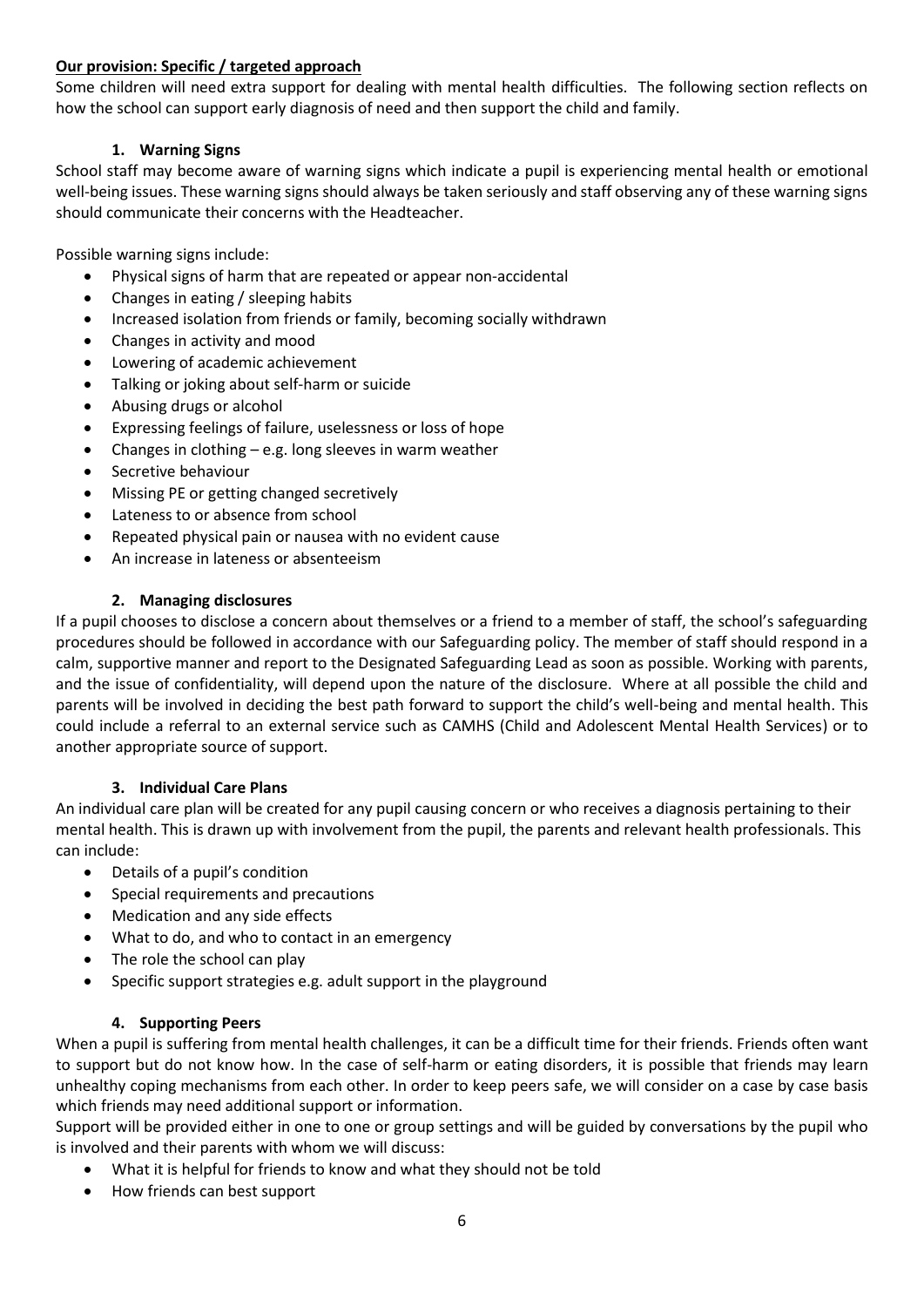- Things friends should avoid doing / saying which may inadvertently cause upset
- Warning signs that their friend needs help (e.g. signs of relapse)
- Additionally, we will want to highlight with peers:
	- Where and how to access support for themselves
	- Safe sources of further information about their friend's condition
	- Healthy ways of coping with the difficult emotions they may be feeling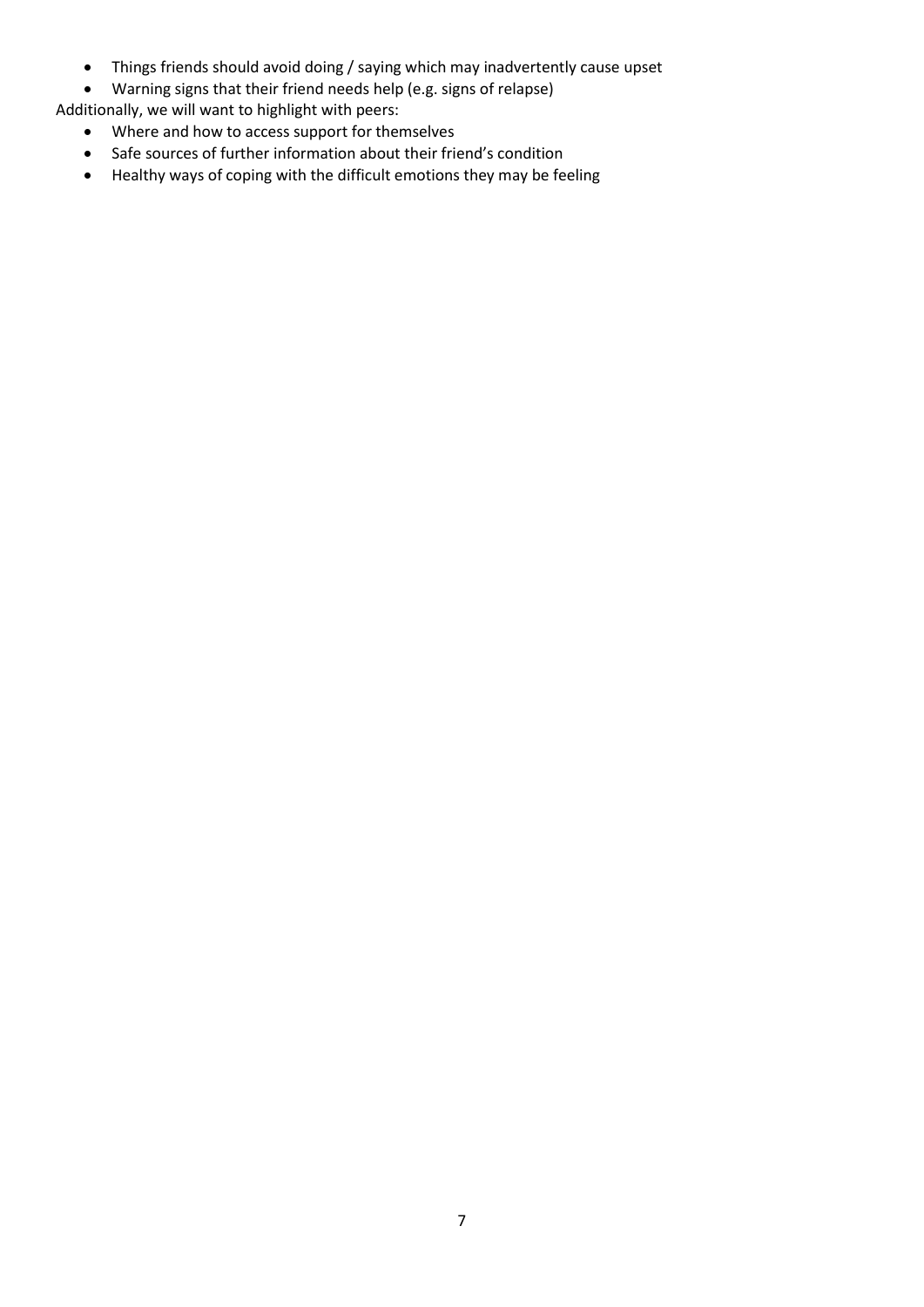# Appendix A

## **Staff work life balance and well-being statement**

#### Background to this statement

Staff work life balance and well-being has been a longstanding priority at our school. This statement was originally discussed and written in consultation with staff as one of the 2008-2009 school improvement plan priorities as a result of feedback in the staff survey in May 2008. Following the staff and governors 'long term vision' day in June 2012, staff work life balance and well-being was included as a school improvement plan priority for 2012/13. This statement was reviewed as part of the school improvement work on this target. This statement was reviewed and amended further in 2016 with input from staff members and governors. This review included consideration of the DfE-commissioned independent reviews of teacher work load (data, marking and feedback, planning and resources). There was a further review of this statement in 2019 in the light of our reviewed school vision statement and our Mental Health and Well-Being Policy.

The most recent review of this statement took place in 2022, with input from staff and governors and took into account the impact of the COVID-19 pandemic and the changes this period had brought about in working practices.

This statement runs alongside relevant statutory documentation and school policies including current policies on Pay, Appraisal and PPA.

#### Aim of our work-life balance and well-being statement

- To ensure that the school inspires *life in all its fullness* for the adults within our school by ensuring appropriate attention is paid to staff well-being.
- To ensure that the Head Teacher, Senior Leadership Team, Governing Body, the whole staff team, members of the wider school community, including parents, and the Local Authority and Diocese acknowledge that staff work-life balance and well-being is an important issue for Christ Church School.
- To ensure that staff work-life balance and well-being issues are taken into account in a reasonable way in all short, medium and long-term school improvement planning, timetabling, staff deployment and task delegation, including in discussions with Local Authority and Diocesan advisors, inspectors and other outside consultants.

#### Agreed principles of our staff work-life balance and well-being statement

The entire staff team agree with the ethos and content of the school's vision statement and are prepared to work extremely hard so that all children and adults are able to both to experience life in all its fullness now and aspire to life in all its fullness in the future.

The staff team are the most important resource and asset of the school and therefore require and deserve care and attention to be paid to their well-being.

Work-life balance and well-being issues affect all members of staff, regardless of their role, hours, the age of children they work with or level of pay or responsibility. However, these issues may affect members of staff in different ways and to different extents.

Work-life balance issues affect different members of staff in very individual ways and will sometimes require personal action plans and solutions. The school leadership team and Governing Body will not seek to impose one particular method of managing work load on the staff team but acknowledge that different strategies may be successful for different members of staff.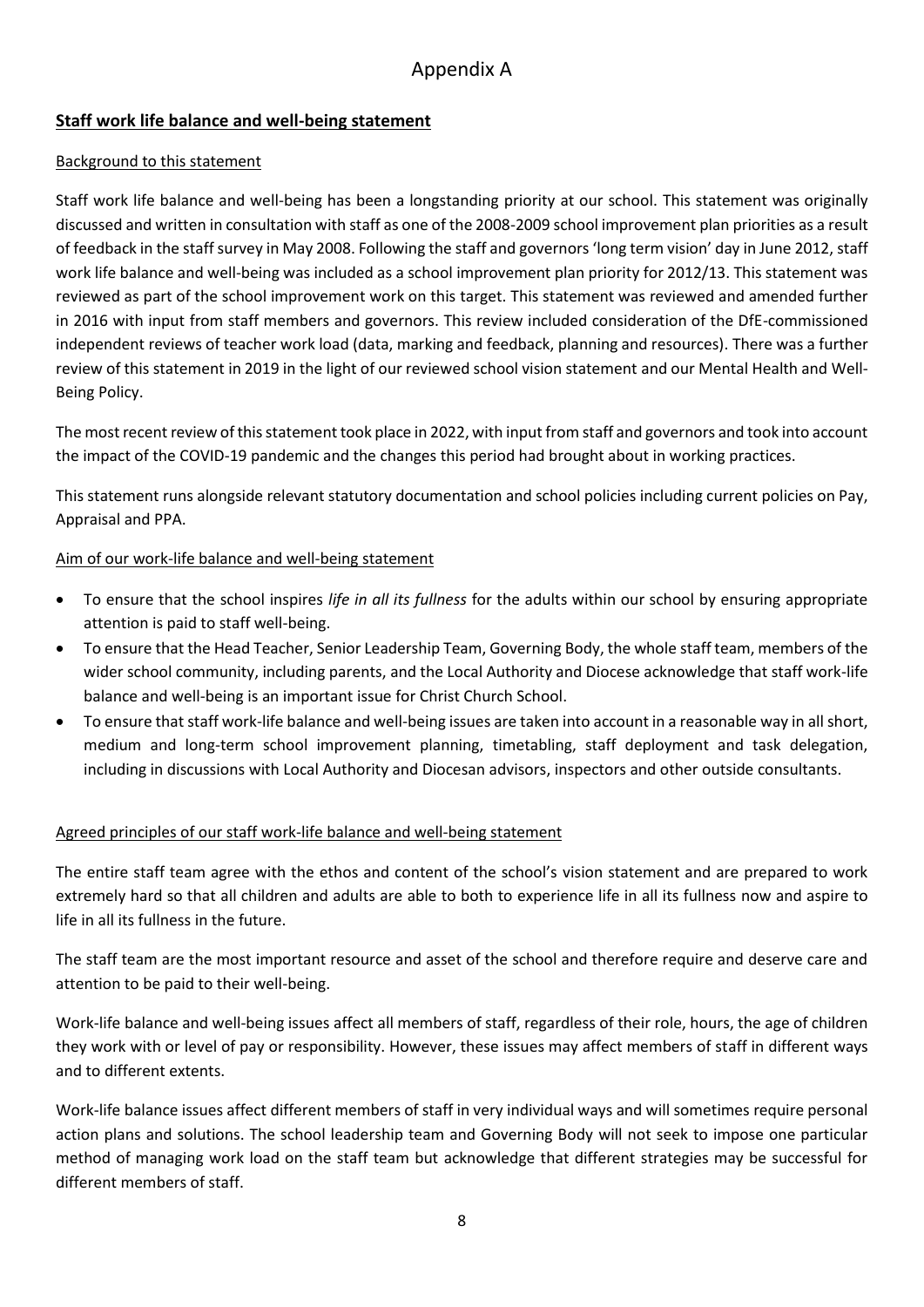Staff performance will be judged according to pupil progress, school improvement and other measurable outcomes, in line with the school's agreed appraisal policy, and will take no account of factors such as number of hours worked or extra time spent in school.

The Head Teacher and other members of the Senior Leadership Team have a responsibility to set an example of reasonable work life-balance. The Senior Leadership Team and Governing Body also have a responsibility to monitor staff members' work-life balance and adjust timetabling and allocation of tasks accordingly.

The teaching staff team agree that there will inevitably be times of greater and lesser work load throughout the school year and that some of these times may necessitate working longer hours, including in the evenings and at weekends.

When appropriate, whole school or individual professional development opportunities will include training in skills related to work-life balance and well-being issues. The school should create regular opportunities for staff to share successful strategies for managing work load. The school also recognises that dedicating time and resources to training appropriate staff to take on particular additional or different roles or tasks is a valuable way of addressing work load issues for other members of staff.

Individual members of staff should take their own part in taking responsibility for their own work-life balance, including monitoring their own working hours and how they spend their time, identifying and implementing possible personal improvements to their own working patterns and discussing work-life balance issues with the Senior Leadership Team.

The Senior Leadership Team and Governing Body acknowledge that in the interests of work-life balance and wellbeing, reasonable decisions will need to be taken to complete some tasks to a 'good enough' level.

#### Work-life balance and well-being strategies at Christ Church School

The school has in place several short- and long-term strategies to address staff work-life balance and well-being issues, some of which are listed below. The school aims to add to and amend the list of strategies in place, as necessary and appropriate.

The school's leadership and Governing Body acknowledge that they alone cannot address all school staff work-life balance and well-being issues but that the local and national agendas also have a considerable impact in this area.

Strategies currently in use:

#### **Practical/organisational**

- Efficient systems in place e.g. risk assessments, ordering resources, trip procedures
- Important dates for entire year set and shared at beginning of year guidance on how to adapt planning to fit in with specific events and expectations clear
- High workload events spread out throughout the year
- Well-run and timed staff meetings
- Parents evenings at optimum time, taking into account staff feedback
- IT improvements and continuing investment
- Secure remote access to the school IT system from teachers' homes using laptops loaned from school
- Effective administrative support
- Teaching assistants' time spread throughout the school to support all teachers and classes
- Additional hours of TA admin support time, including specifically for admin support for homework
- Timetabling of lunch time supervision staff to lessen the need for other staff to cover lunch as far as possible
- Computer network with range of saved, shared documents to use and adapt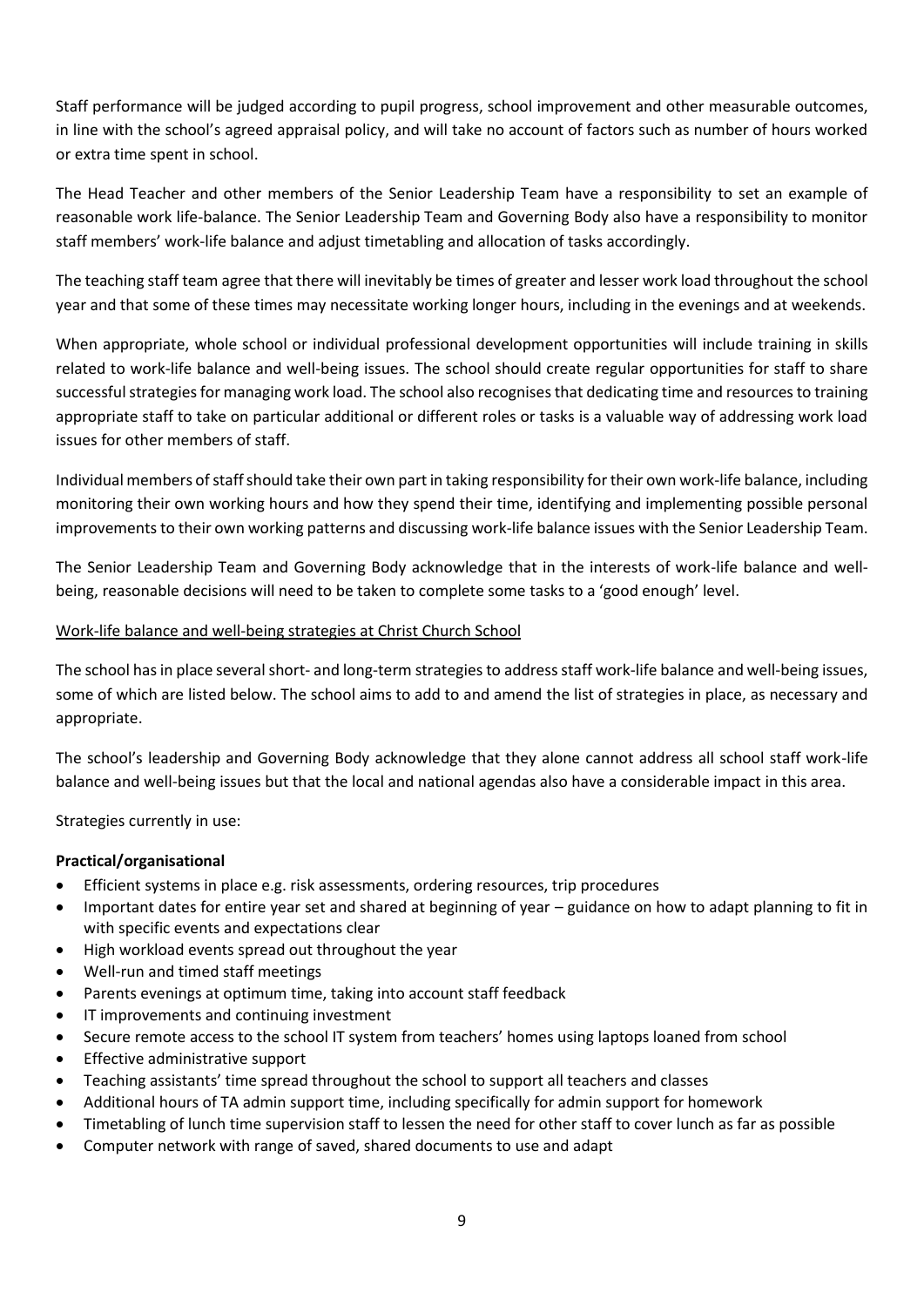#### **'Extras', praise, thanks and time out of class**

- Sharing positive ideas and achievements in meetings
- Staff well-being week each term, including no staff meeting or class assembly and staff social/well-being activities
- Monday fruit in the staff room
- Appreciation of staff effort and time thank yous, 'treats', Governors pay for tea/coffee and school lunches for staff members etc
- Lunch time supervisor staff lunch at Christmas
- Flexibility over unpaid leave when appropriate
- Flexibility and understanding of personal circumstances
- 'Go home early' days for staff in run up to Christmas
- Blocks of time for PPA: regular and effectively covered, with provision for work space
- Curriculum/leadership time for specific curriculum/leadership tasks when appropriate
- Staff social events range of different events to include all staff
- Planned absences for courses covered by high quality drama/dance workshops with no planning, marking or follow up
- Time out of class for class teachers for assessment/marking each term
- Allocated time out of class or allocated staff meeting time for Personal Plan/ Provision map writing
- Day out of class (and off site) for class teachers to write reports each year

#### **Sources of support**

- Supportive colleagues, willing to share ideas and time, including as part of professional development
- Approachable Headteacher and Senior Leadership Team
- Flexible use of INSET days when appropriate
- Annual, individual discussion with a member of the Governing Body to provide confidential feedback on the school, including work load issues
- Regular opportunities for informal and formal discussion of work life balance and well-being issues with leadership team
- Access to confidential support for staff members through the Employee Assistance Programme or the Brandon Centre confidential counselling, coaching or therapy sessions

The Senior Leadership Team, through formal and informal discussions with staff and analysis of the results of staff surveys, will evaluate and monitor the impact of this statement and the strategies currently in place.

This document was most recently updated in April 2022 and will be reviewed regularly to ensure it is an accurate reflection of practice in the school.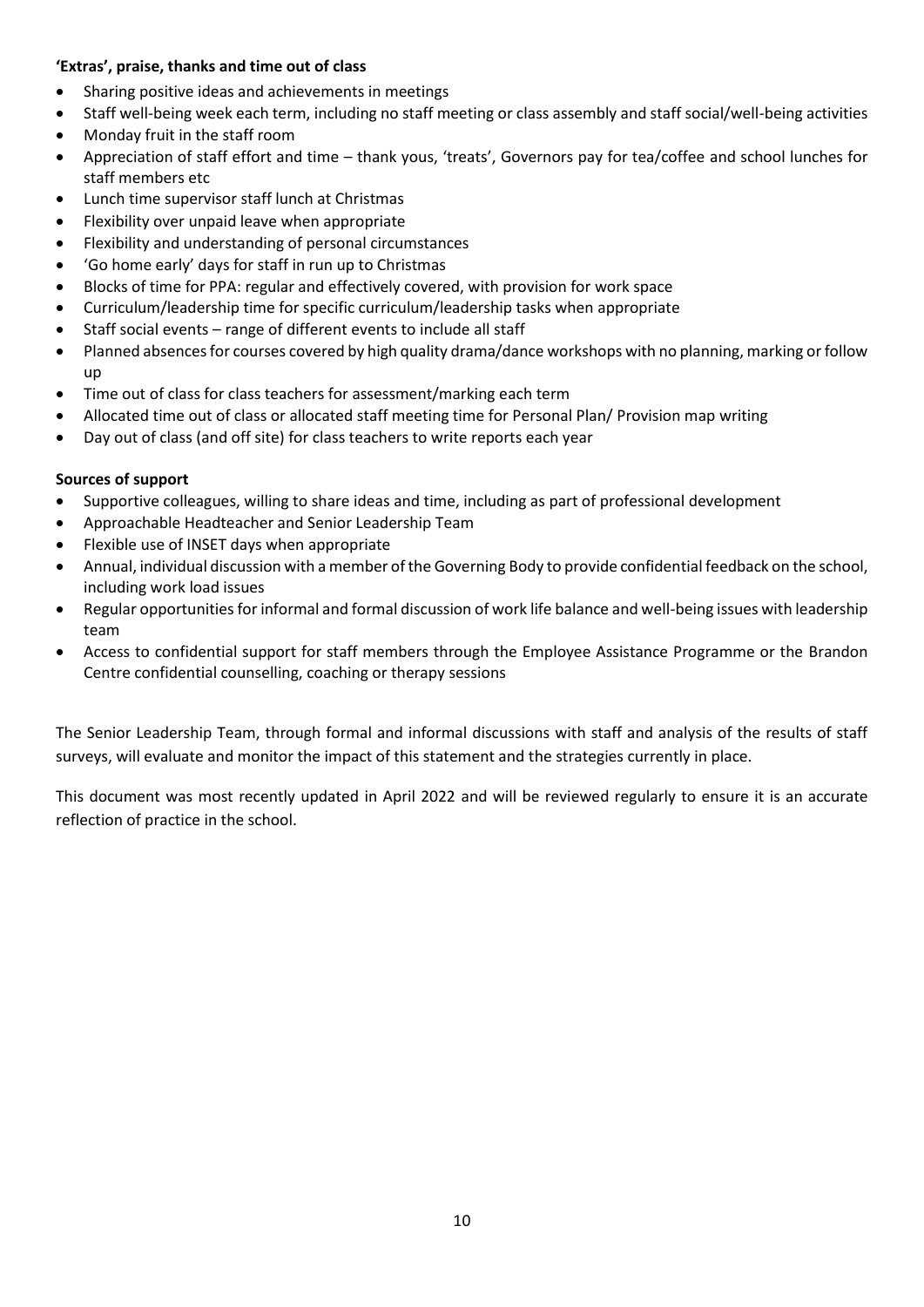# Appendix B

#### **The Happiness Project Summary**

The Happiness Project is a twelve-week positive mental health initiative which was delivered over a term. The first week is an opportunity to assess the children's current level of well-being, for example through conducting interviews with children or using the 'Children's Happiness Scale'. This gives a baseline by which the impact of the project can be measured. Next came ten themed weeks, each looking at a different way in which children could recognise and then have an impact on their own happiness. Each week the Head teacher introduces the theme in assembly and the teachers follow up with lessons and activities. Specialist workshops are organised to support several of the themes including mindfulness, breathing techniques and a range of 'try something new' activities. Parent workshops are also offered on subjects such as supporting children's positive self-image and resilience. Parents are also updated using weekly newsletters about the messages and activities at school.

Week 1—**Setting goals** and knowing the steps needed to achieve these.

Week 2—**Giving** can make the giver feel happy as well as the recipient.

Week 3—**Friends and Family** are an important source of happiness.

Week 4—**Trying something new** can be exciting and build resilience.

Week 5—**Emotions:** we need to be able to name them, recognise them and also focus on the positive ones.

Week 6—**Healthy body** including eating nutritious food, exercising, sleeping well and drinking lots of water are needed to maintain our well-being.

Week 7—**Simplicity** (**Mindfulness):** being in the moment and appreciating the natural wonders around us, learning techniques for calming our moods.

Week 8—**Celebrating differences:** We are all unique and different and that is wonderful!

Week 9—**Resilience:** being able to bounce back when things go wrong.

Week 10—**Belonging:** being members of different groups can help us feel part of something bigger and give us meaning.

The final week consists of a celebration or review of some kind and includes taking messages of happiness into the wider world.

If you would like more information on how your school could deliver a similar project, then please do get in touch with us **admin@cchurchnw3.camden.sch.uk.**